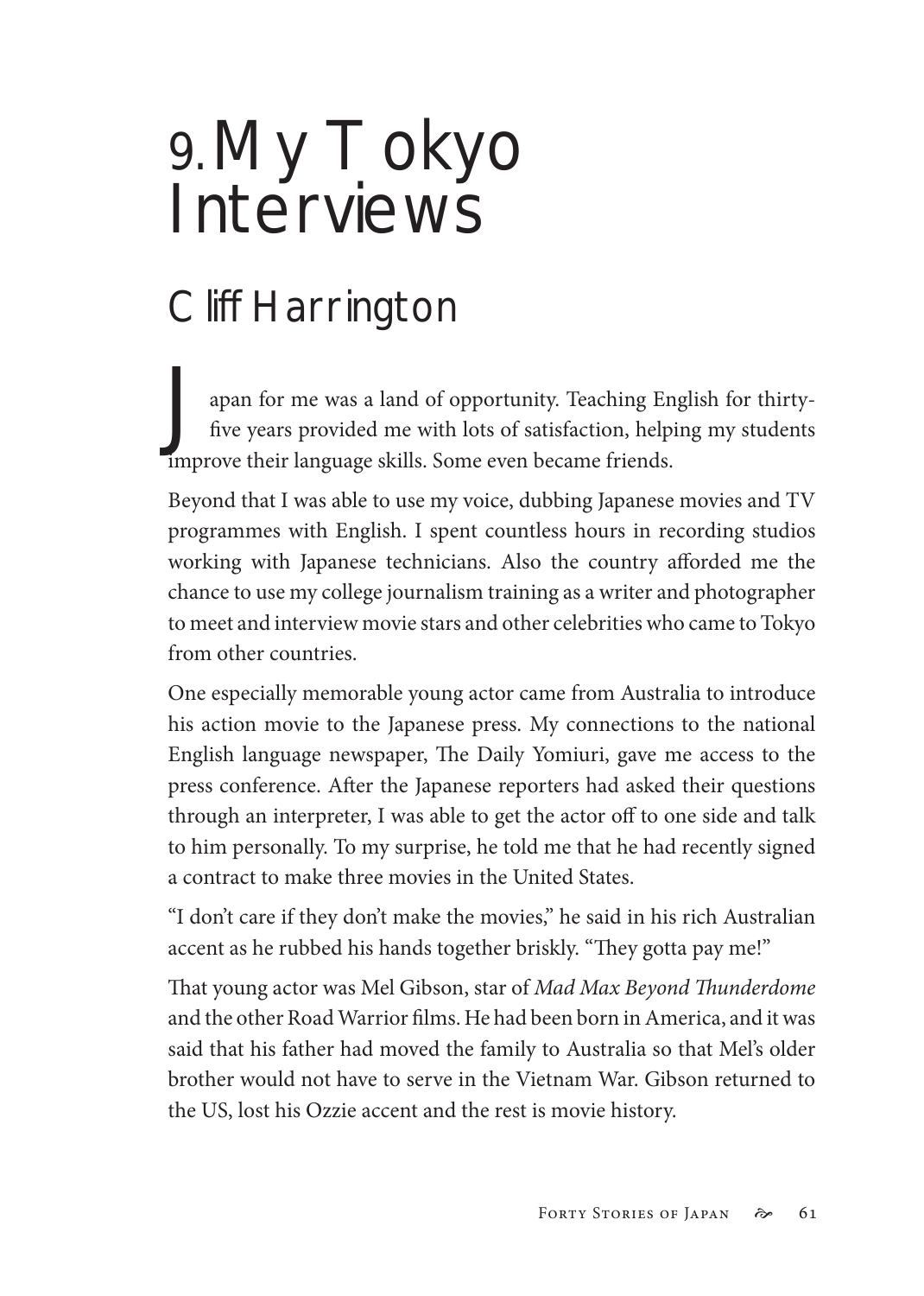One day I heard that Muhammad Ali, the world heavyweight boxing champion was in Tokyo. He had finished his career in the ring, but he was in Japan for a special gimmicky promotion. He was to fight the Brazilianborn Japanese professional wrestler, Antonio Inoki.

I managed to make a phone call to the champ's entourage at the Keio Plaza Hotel in the Shinjuku district of central Tokyo.

"Sorry," I was told. "He is going to meet the Prime Minister, Mr Miki. No private interviews."

This refusal did not deter me. I hurried over to the hotel, knowing that he would probably have to come out through the lobby. I might, at the very least, get a few photographs.

When I arrived there were Japanese photographers there and a group of Japanese boys waiting to get his autograph. Soon the ex-champion emerged from an elevator, and he began to sign autograph books and cards for the boys. I called for him to look up so I could take his photo, but he went on signing. Without missing a beat, I moved over beside him with my tape recorder.

I knew that he was to make a film of his life story, so I asked him who he would ask for advice about acting. That was a question he liked and he opened up:

"Charlton Heston … Anthony Quinn … Burt Lancaster … and Sidney Poitier," he replied thoughtfully. Then he added, "But I don't need too many lessons, because I'm the world's greatest actor. Everything I've done has made me more famous than those stars. None of them is as famous as me"

Despite his legendary boasting, what he said might have been true in a way. He was not nicknamed 'The Greatest' for nothing.

After getting more comments on tape, I raced out to the limousine that was to take him to meet Mr Miki. As he got in he saw me and waved. I snapped my prize photo which illustrated an article that appeared in both *The Daily Yomiuri* and *Right On!* magazine in the US.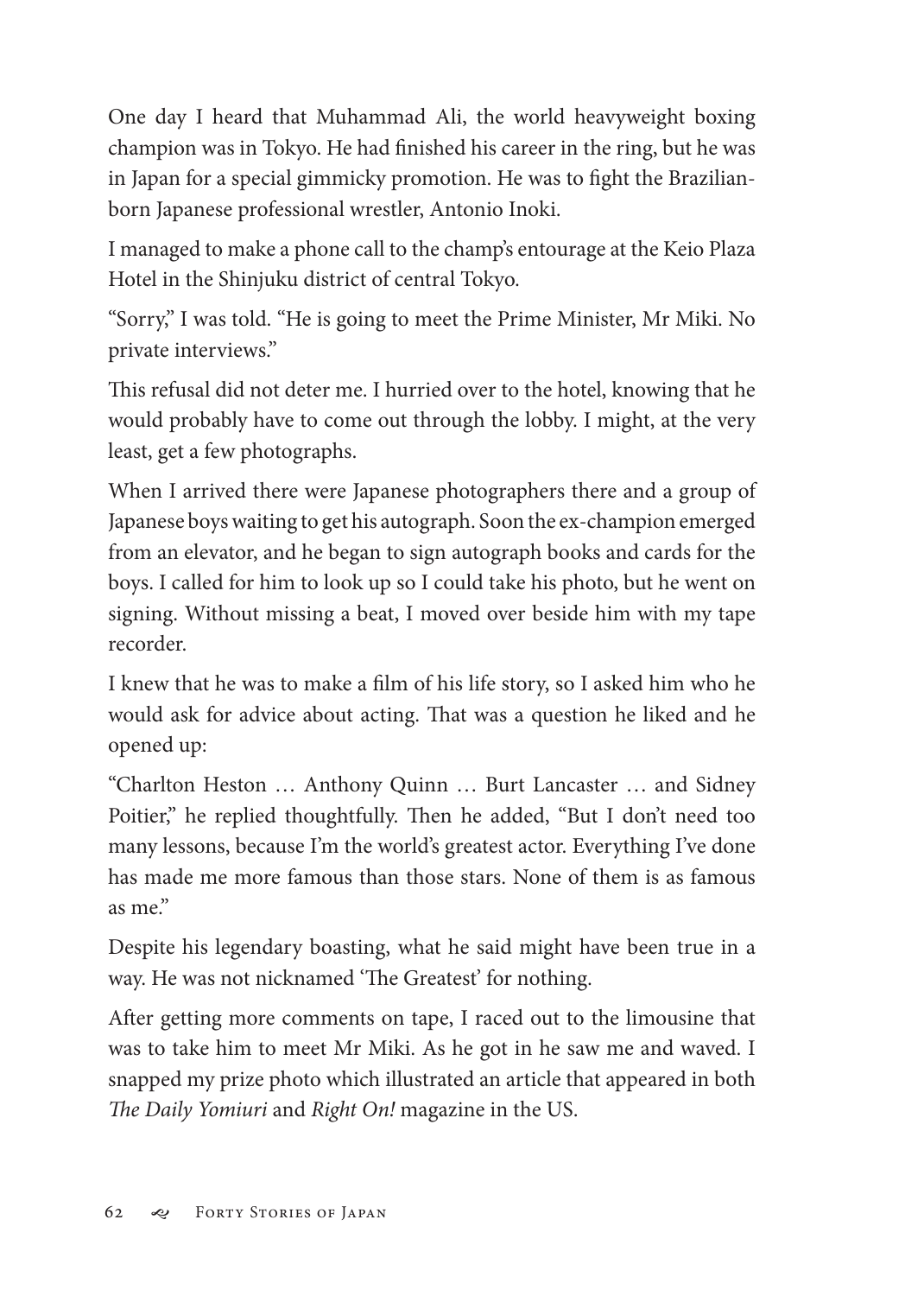Sometimes, as a joke I tell people that among the celebrities I was able to meet, I shook the hand of Michelangelo who painted the huge picture of God touching the hand of Man on the ceiling of the Sistine Chapel at the Vatican in Rome. If that does not produce a reaction, I add that I also shook the hand of Moses who parted the Red Sea.

How could that have happened? Years ago I interviewed Charlton Heston who came to Tokyo to introduce his film, *Midway*. Of course, he had starred in *The Agony and the Ecstasy*, as Michelangelo, and *The Ten Commandments*, as Moses. We talked about these films, but more importantly about his movie, *Midway*, that depicted the United States Navy battling the Japanese fleet in World War Two.

Perhaps the most unusual star that I met was the tough-guy actor, Robert Mitchum. He was in Japan to make a film about Japanese gangs entitled, *The Yakuza*, to be directed by Sydney Pollack. This time I was working for my friend, the movie company's publicity man, Hunt Downs. My job was to take photos that he would send around the world because the Japanese photographer spoke little English, but Hunt could talk directly to me and quickly.

The Japanese-American crew was on location in the Shibuya district of Tokyo, in front of the Pantheon Theatre building which no longer exists. At the lunch-break Robert Mitchum was taken to a restaurant by a Japanese assistant. I had had a light snack and was resting at the location when the burly actor returned alone. Seeing me, he complained,

"I'm the star of this picture but nobody's taking care of me. Where can I get a drink around here?"

I knew that there was a coffee shop around the corner and up a flight of stairs. I knew it served as a bar at night. So I offered to take him there.

"Lead the way," he said with a smile.

The coffee shop workers seemed to recognise him, so they were delighted to serve him.

"What's the best Japanese whisky?" he asked as we sat down at the bar. I told him that Suntory whisky had the best reputation among foreigners.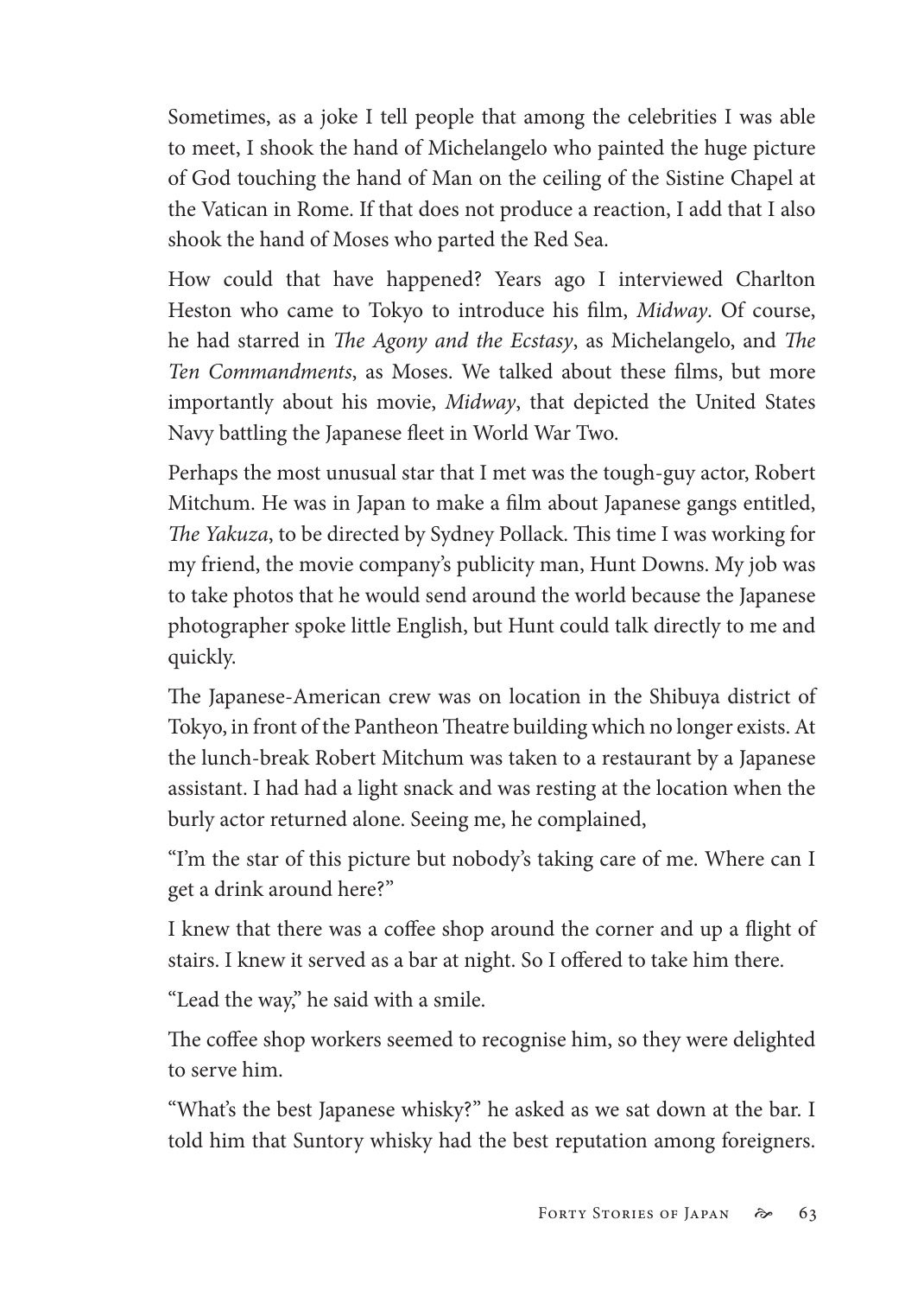Over the course of the next half hour, he downed two large beakers of Suntory whisky on the rocks. Of course, he asked me to join him - "Call me Bob," he said - so I sipped a small glass of whisky to be sociable.

I had my tape recorder and it was no problem for Mitchum that it was running as we talked about the film and his past work. He was an engaging speaker. Somehow, to my great regret, I lost the tape in one of my moves in Tokyo.

Mitchum was known for his capacity for hard liquor. When we left to go back to work, he was able to move agilely down the stairs without missing a step. Back in front of the camera, he was rock steady and word perfect in his lines. Director Pollack did not seem to sense that he had been drinking. I thanked my lucky stars! I might have been fired for helping his main man to find whisky to wash down his lunch. I wondered later if Japanese office workers after a night out were able to get down those narrow stairs as steadily as Robert Mitchum had.

Another person I met was a young Japanese lady who was to become well known internationally some years later. She was the wife of an American teacher from the same English school I taught at. He moonlighted by dubbing movies with English on weekends, the same kind of thing I did. His wife accompanied him.

On one job late on a Sunday night after the American women had left the studio near Roppongi, the night-life centre of Tokyo, it was discovered that a small female part had somehow been overlooked. The Japanese wife, whose English was rather good, had been watching the recording closely and knew what to do, so she was asked to fill in. While I stood at my microphone, she worked alongside me at hers. After several rehearsals and a couple of 'takes', the recording was approved and she left with her husband.

That young man was Tony Cox, and not long after he took his wife to England. That was his big mistake. She met John Lennon and there was a divorce. That lady was Yoko Ono and she became Lennon's wife.

All in all, I came away from my years in Japan with many good memories.